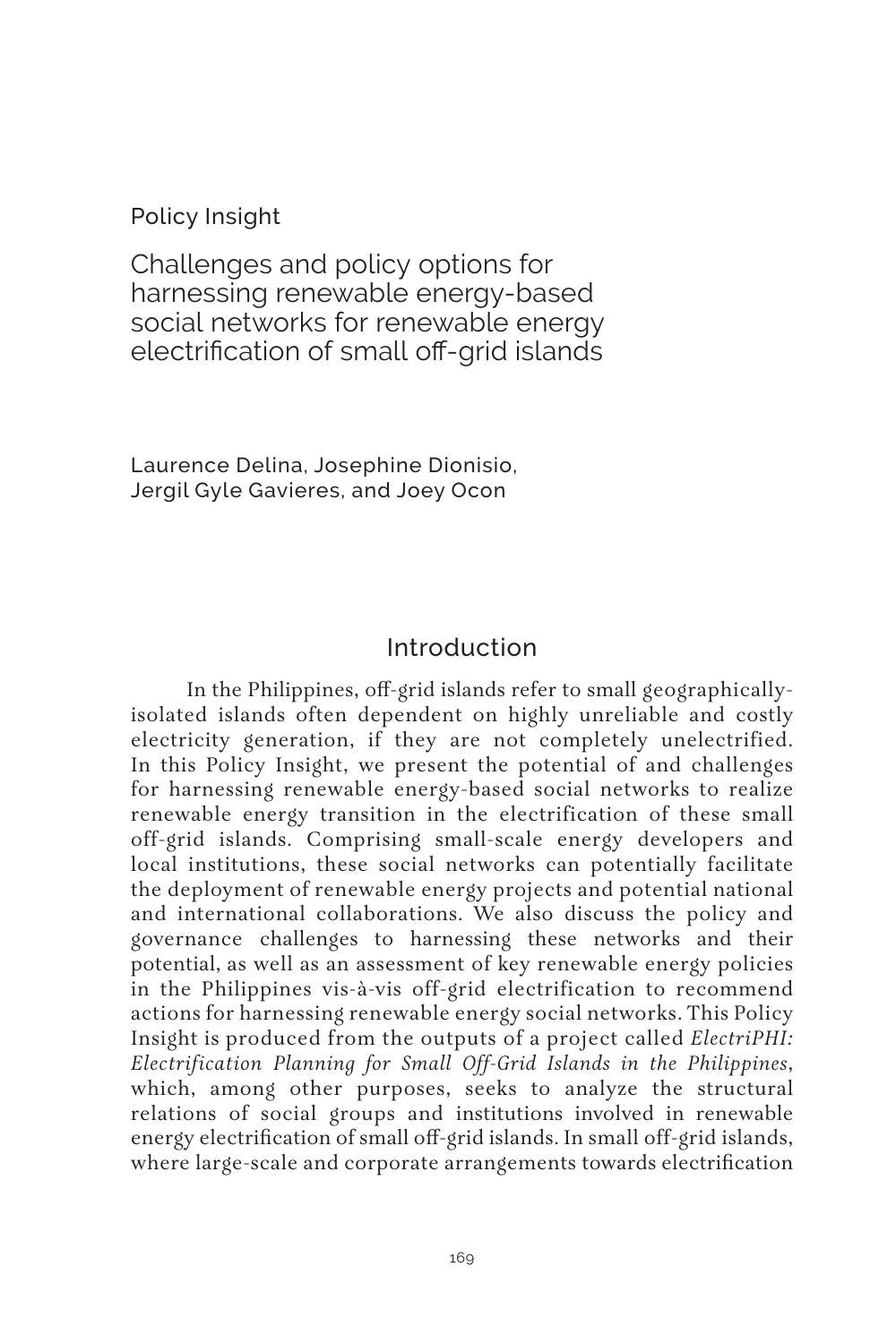become challenging, a possible way of bringing renewable energy is through social networks.

## The potential of social networks in off-grid island renewable electrification

Social networks are multi-centered organizational structures that enable social actors to act collectively. Through desk research and expert interviews with actors in government, non-government organizations, and private companies, we have identified possible social networks that can lead to renewable energy transition in small off-grid islands and found the following:

- *• Heterogeneous social networks exist for renewable energy electrification in small off-grid islands.* Comprising small-scale energy developers and energy cooperatives, as well as nonlocal stakeholders, such as suppliers and installers, these social networks have been working towards the electrification of small off-grid islands with renewable energy resources.
- *• Relations across actors occur at multiple levels*. Local networks are also connected to national and global renewable energy developer communities. Some local networks have acquired either technical and/or financial assistance from other countries like Germany, Japan, and Korea. These local-global connections are initiated by either local private entities like island electric cooperatives, resorts, rental places, or by foreign renewable energy companies seeking local partners.
- *• Local actors have strategic socio-cultural advantage*. Local networks hold a privileged access to their social capital, including social connections, local information, and trust. Developers with exposure to local investments possess an understanding of the local culture and have therefore established social rapport, if not trust, with local people. Access to this social capital, along with mutual interests across actors in renewable energy electrification, proved essential in collaboration.
- *• Peace is maintained and local conflicts are minimized following the establishment of mutual interests.* With rapport established, renewable energy developers are also more familiar with the local political conditions and the key local authorities and stakeholders. This knowledge of the local political landscape is advantageous in quelling unnecessary friction among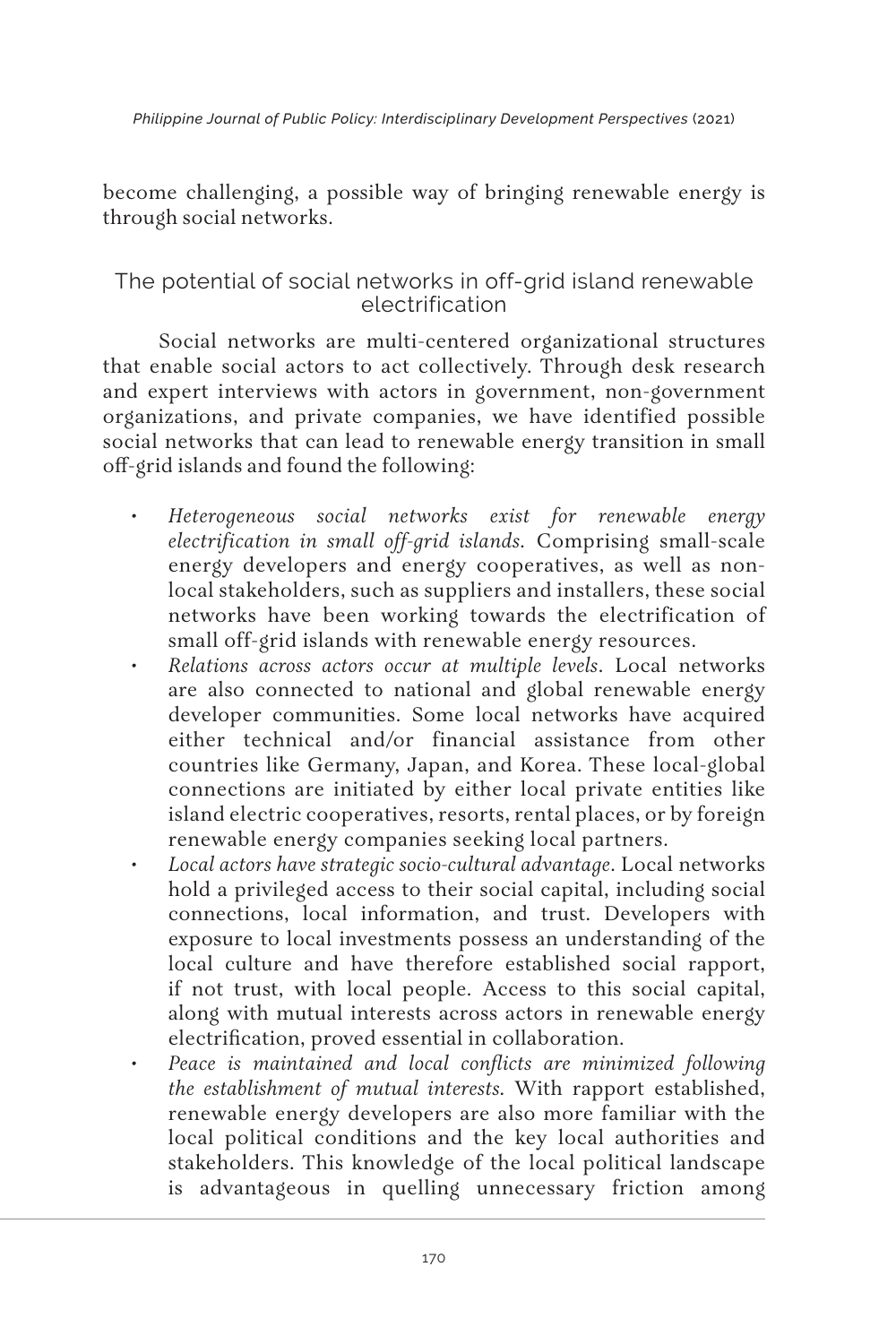interest groups and prioritizing electrification that favor the community.

- *• Decentralized collaboration matters.* Renewable energy operations are better managed and sustained when they are supported by local networks because island residents are given the shared responsibilities to maintain the energy system without being patronizing while promoting equal respect.
- *• Local energy transition is contextualized in culturally appropriate and sustainable approaches*. Because these social networks entail stronger community participation, decision-making in terms of what energy services have to be prioritized must consider the local sustainability of both natural and socio-cultural environments.
- *• Social networks offer geographical advantage in scaling and expansion.* Renewable energy projects developed by social networks have localized operations data that can be easily shared to similarly situated island setups for potential replications. By capitalizing on the local networks, neighboring islands can coordinate working groups instead of transacting individually with mainland networks to start new projects.

Our research affirms that social networks involved in renewable energy operations and development, when capitalized upon, can potentially hasten renewable energy electrification in the Philippines' small off-grid islands. However, current policy arrangements tend to hinder the capitalization of these social networks. In the next section, we discuss some of the policy and governance challenges to the harnessing of these networks. We then present our policy assessment of key renewable energy policies in the Philippines vis-à-vis off-grid electrification in small islands, paying attention to strengthening social networks in proposing new policies.

## Policy and governance challenges in small off-grid island renewable energy electrification

Philippine policies in the pursuit of renewable energy development are currently lacking an innovative approach to create and use social networks in accelerating renewable energy electrification in off-grid islands. Since the development of social networks often takes cue from policy, we have conducted a policy review via documentary analysis of: (1) renewable energy-related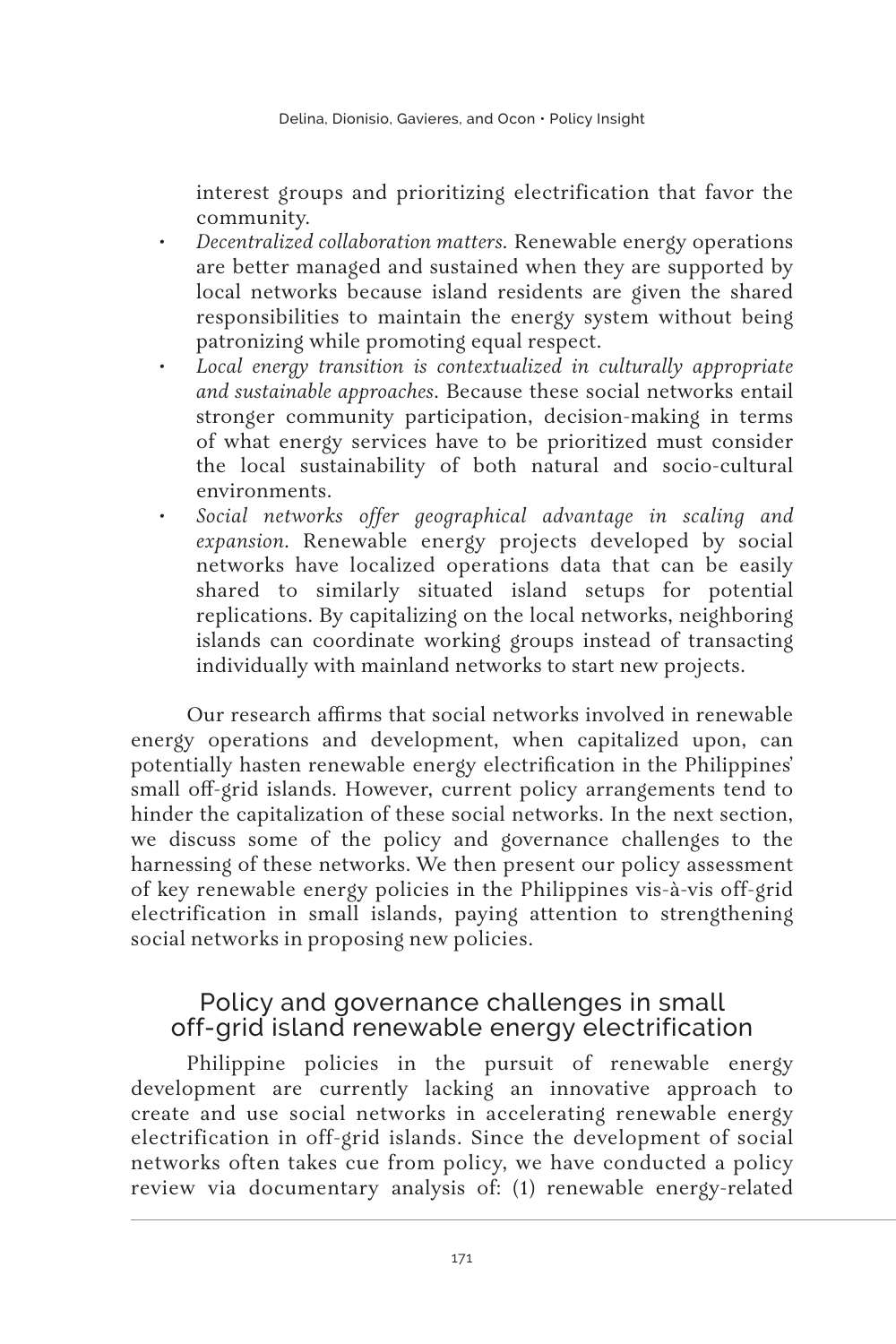policies and their implementing rules and regulations; (2) publicly available Department of Energy (DOE) circulars on renewable energy use, and the Renewable Energy Act of 2008 (Republic Act No. (RA) 9513); the 2020 Revised Guidelines on Qualified Third Party Policy; and 3) Senate Bill No. 175 or the "Microgrid Systems Act," proposed in the First Regular Session of the 18th Congress. We triangulated our policy analysis with data from stakeholder interviews, which we conducted between January and July 2020, with actors in government agencies, especially in energy institutions, non-government organizations, and the small-scale renewable energy development sector. Our analysis reveals the following barriers to harnessing social networks for renewable energy electrification in small off-grid islands.

#### Challenge 1: Laws exist on aiding the electrification process, but they lack detailed regulating policies tailored for small off-grid island specifications.

Since the consolidation of sustainable energy development efforts in RA 9513, various laws have been passed to address new challenges. Some of these laws include the Anti-Obstruction of Power Lines Act (RA 11361), the Philippine Disaster Risk Reduction and Management Act (RA 10121), and the National Electrification Administration Reform Act (RA 10531). These laws highlight the urgency to address energy challenges; however, as respondents from energy-based non-government organizations, private companies, and the DOE observed, these laws fail to specifically address issues unique to the concerns of small off-grid islands. Other than the long duration of processing documents, respondents from local renewable energy generators and the DOE have also noticed the need to review their contract templates which seemed to have been patterned for largescale main grid applications. Small private companies engaged in small off-grid island renewable energy development who struggle with the intricacies of the bureaucratic processes share this observation.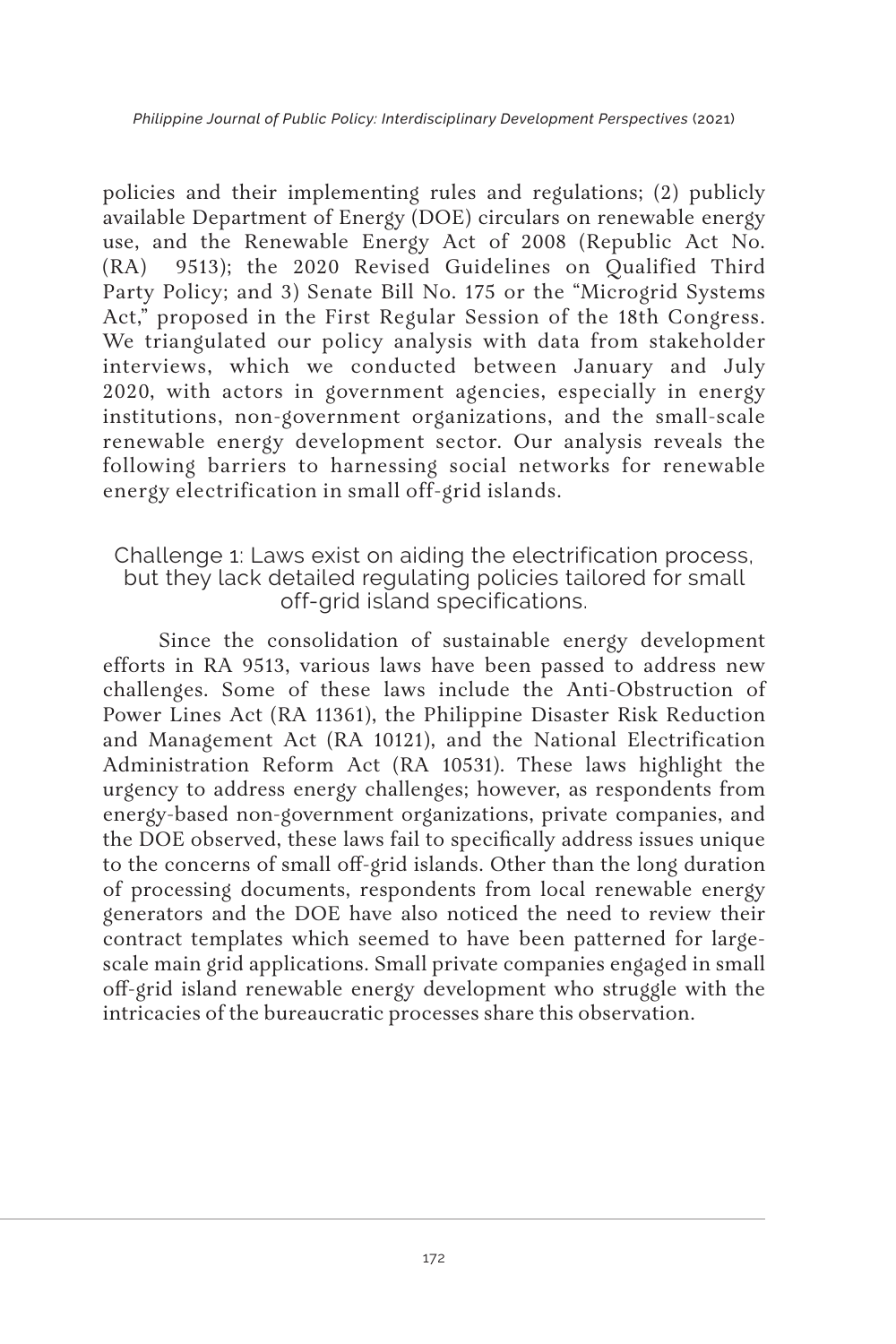#### Challenge 2: "Competitive selection" of renewable energy developers only filters out small and medium-sized enterprises and small electric cooperatives. Within ten years of implementing the Qualified Third Party Policy, only five joint venture schemes were approved to operate in off-grid islands. Most renewable energy deployments are not initiated within the small off-grid islands.

While policies and regulations are in place, big and small energy players are less clearly distinguished, thus unequally discriminating them in the selection process. Some respondents implied unfair selection during the bidding process. However, documents that detail the process of bidding are absent, except for publicly available Frequently Asked Questions and the DOE-released stakeholder discussions on the bidding process—which neither prove nor disprove any of some respondents' claims. What is clear, however, is that there exists a gap between the financing capacities of small and big players in the energy industry that puts a disproportionate advantage to the big players.

Challenge 3: Small and medium-sized enterprises and small electric cooperatives are not incentivized or encouraged to participate in the Renewable Portfolio Standard.

The Renewable Portfolio Standard mechanism stipulated in RA 9513 aims to help promote renewable energy generation for those who are already generating electricity for the main grid. The mechanism, however, fails to translate in the off-grid setting since there is not much economic incentive to engage to begin with. Small and medium-sized enterprises and small energy cooperatives, thus, have been more inclined to participate in the mechanism for reasons beyond its intended purpose such as for humanitarian reasons and untapped potential business opportunities. Private companies are also somewhat discouraged by the long arduous processes to participate in off-grid renewable energy development because of the lack of economic incentives and financing opportunities available to them.

Challenge 4: Reliable and consistent off-grid island profiles are lacking which also introduces uncertainty for potential renewable energy investors.

Government institutions and private companies alike point to the need to update the available data on the potential of renewable energy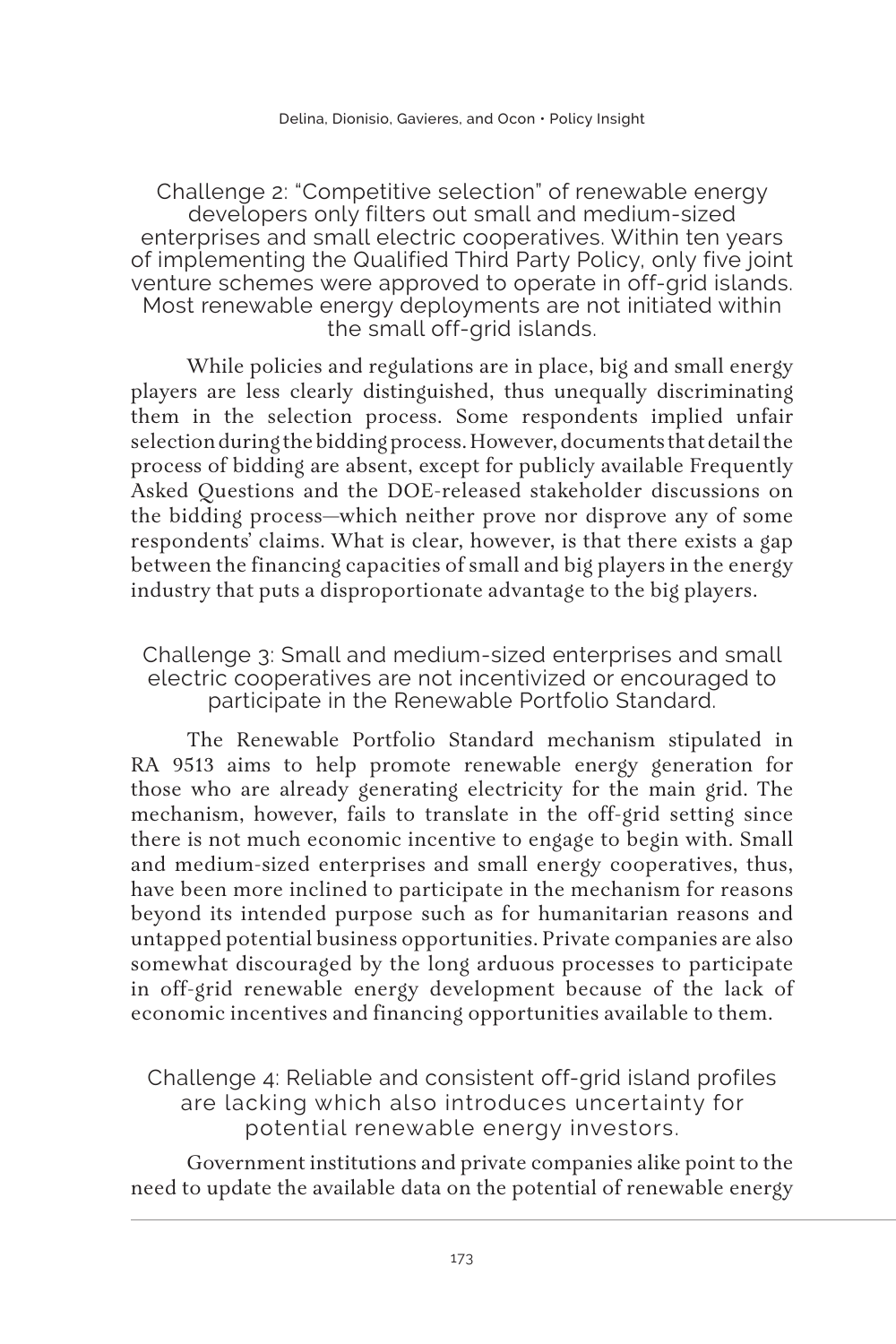generation in off-grid islands. Investors, however, are more hesitant to finance these projects because of the uncertainties and gaps in offgrid island energy use, socio-economic, and demographic profiles. Small-scale energy developers, who have marginal profits in their small off-grid island projects, are often motivated only by humanitarian reasons. Insufficient and unreliable data on off-grid island energy demand profiles affect profit calculations negatively, thus increasing the risks of uncertainty.

## Challenge 5: The process of registering and approving renewable energy projects in off-grid islands takes too long without guarantee of being approved.

Private companies, especially small renewable energy developers, face disproportionate benefit from participating in off-grid renewable energy generation projects. Not only are they presented with uncertainties from the absent energy profiles of off-grid islands, they also incur costs to overcome current policy barriers in regulations. Although poor benefit-risk investment ratio for small players was partly addressed by newer policies, this recurring issue remains fully unresolved. Energy developers, for instance, complain about going through "several loops" in the permitting process that requires them a *de facto* legal department to exclusively focus on this concern to accelerate the process. Our research shows that small and big projects are not properly differentiated since smallscale kilowatt project proposals require the same documentary requirements as their peers with large-scale megawatt projects. The long duration that proponents have to take between project registration and approval also discourages small energy developers from participating.

Challenge 6: Developers shoulder initial funding requirements through a capital loan from the Renewable Energy Trust Fund before their proposals are approved, which ensures smooth implementation but filters out small, less-capitalized, and less-resourced players.

A documented financial capital is required of all renewable energy projects to ensure that the developer is able to maintain the energy system during its useful life. Although small energy developers have been developing renewable energy projects in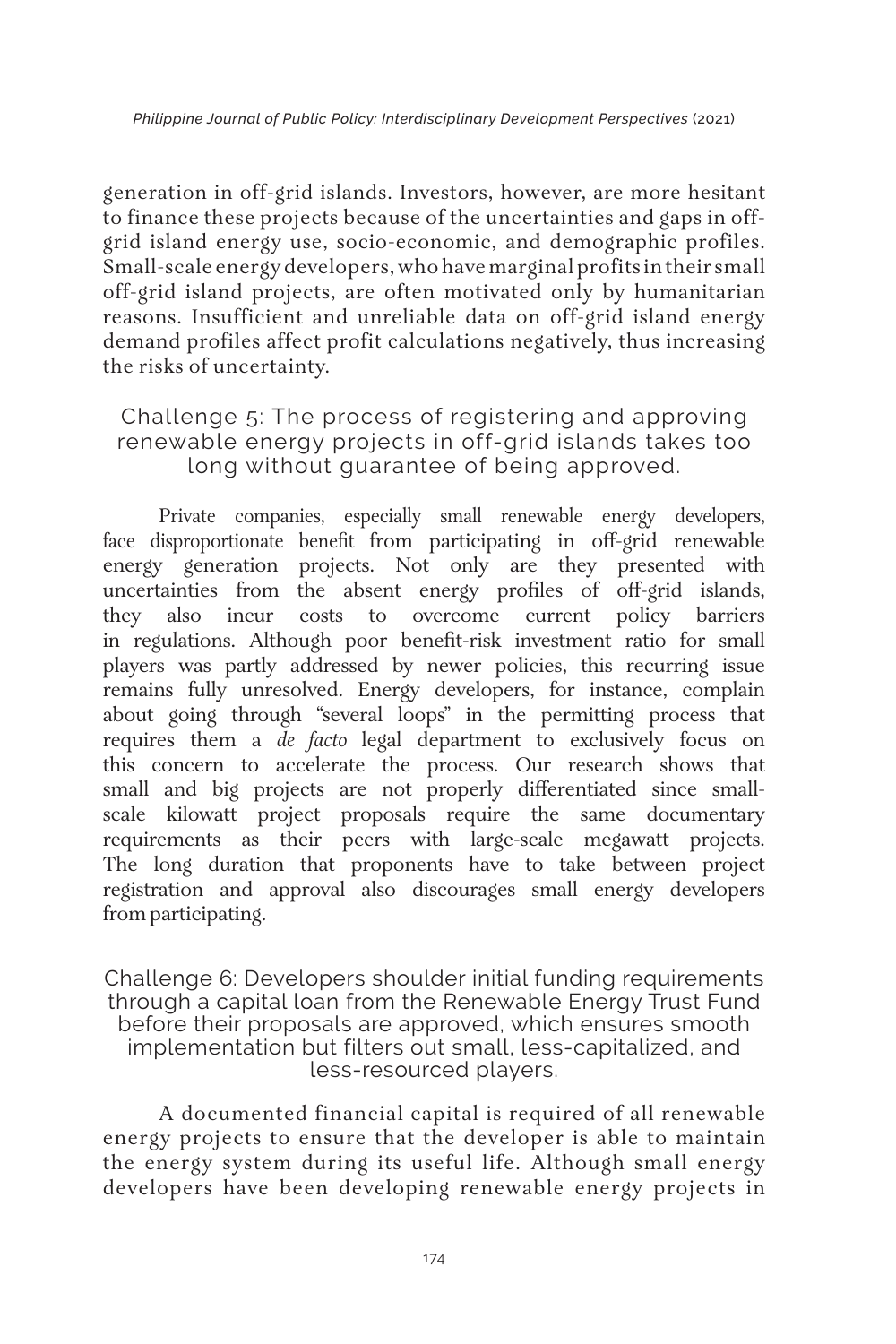economically less-viable areas, their lack of access to financing and steady capital streams remains their biggest challenge. Notably, small scale energy developers are not guaranteed access to the publicly funded Renewable Energy Trust Fund until they have an established history. This means that they should invest first in establishing their business reputations, a process that could take years to complete. The lack of access to the Trust Fund thus precludes small-scale developers from even continuing in their businesses. Some energy developers would instead operate "under the radar" to electrify off-grid communities, while also potentially getting fined for breaking regulations.

Challenge 7: There is a poor coordination between local government units and electric cooperatives regarding the entry of off-grid renewable energy developers in the latter's franchise areas.

Our research highlights the lack of coordination between local government units and electric cooperatives operating in their franchise areas. New players in renewable energy development, thus, are often delayed in their participation due to the varied interpretations of regulations and unclear institutional roles for different local parties. Poor coordination also increases uncertainties for small energy developers.

These seven policy and governance challenges emphasize how much more work is needed to properly address the concerns of offgrid electrification that tap the power of social networks to accelerate the deployment of renewable energy systems in unelectrified offgrid islands. Current and upcoming policies on off-grid island electrification, thus, need to be carefully assessed to identify plausible modifications to facilitate the creation of these networks so that smoother transition to renewable energy electrification can occur in these islands.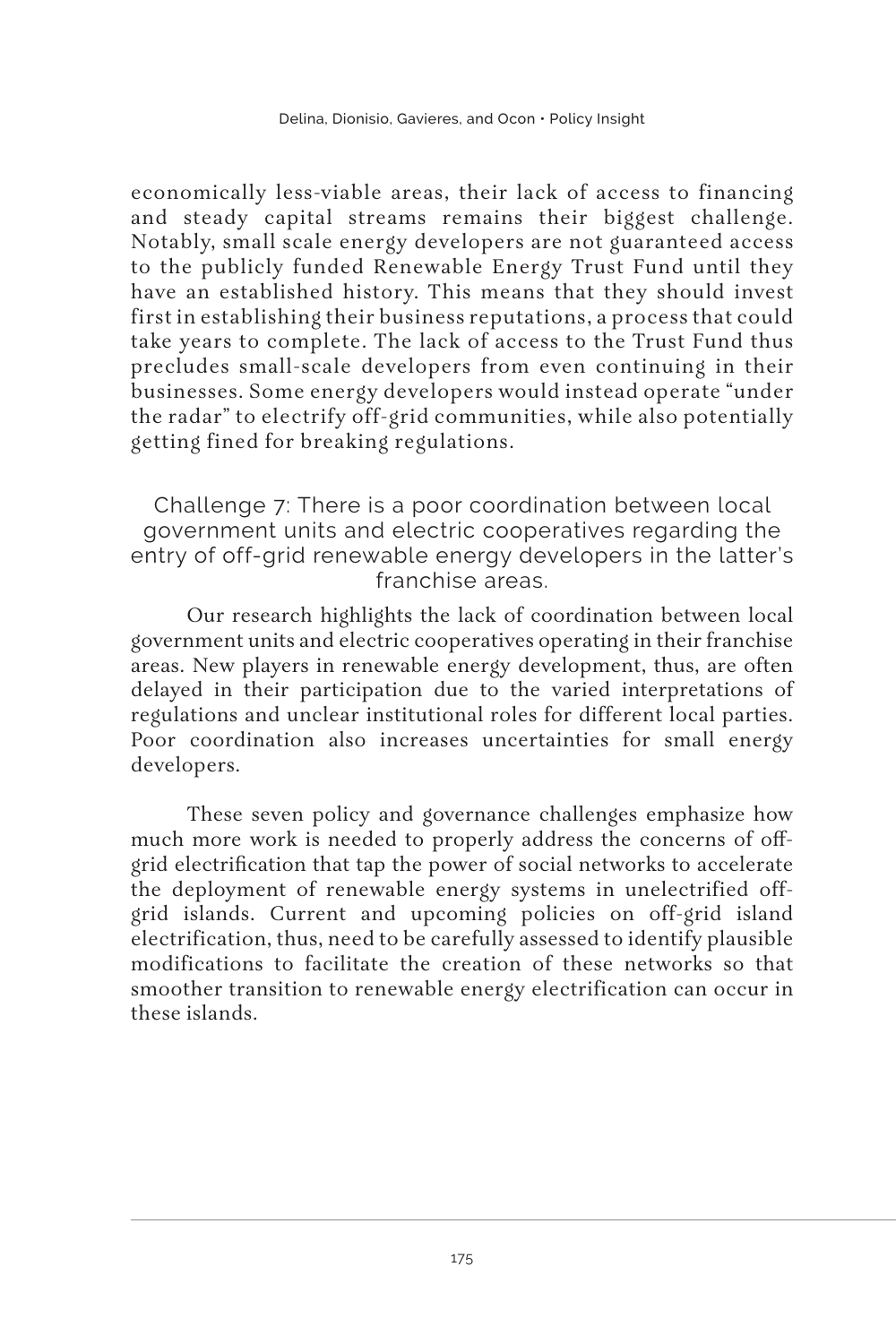# Addressing the challenges through policy improvements

## On the Renewable Energy Act of 2008

The more than a decade law, for all its challenges, has provided the foundation for accelerating renewable energy transition in the Philippines, including the full electrification of small off-grid islands. The law provides regulations and market mechanisms to increase the penetration of renewable energy in the Philippines. As mentioned earlier, the DOE has developed the implementing rules for RPS, one of the key mechanisms mentioned in the law. This mechanism specifies a percentage of electricity generation or sales to be delivered by renewable energy resources by a specific date. Since the mechanism requires big players to add a fraction of their generation with renewable energy, participation has been encouraged, albeit limited only to on-grid development. Our research has identified three points to improve the Renewable Energy Act as it relates with network creation for renewable energy development in small off-grid islands. Our proposals focus on empowering local and small-scale private investors since they are the primary actors in the social networks we have identified.

Proposal 1: Reduce the time duration for processing small renewable energy development project registration and accreditation, and provide financing guarantees for smallscale developers.

The private sector, particularly small-scale energy developers, observes that the registration and accreditation process of their businesses and energy projects often takes too long to even bear marginal benefits. There are accounts of companies struggling for at least up to seven years to register their businesses without guarantee of approval. If the Renewable Energy Act is modified to explicitly mention a streamlined process for business permits, there will likely be more private sector participation, especially given the sector's corporate social responsibility work. The Renewable Energy Act could also be amended to provide initial guarantees of financing specifically for smalland medium-sized enterprises and off-grid island energy cooperatives.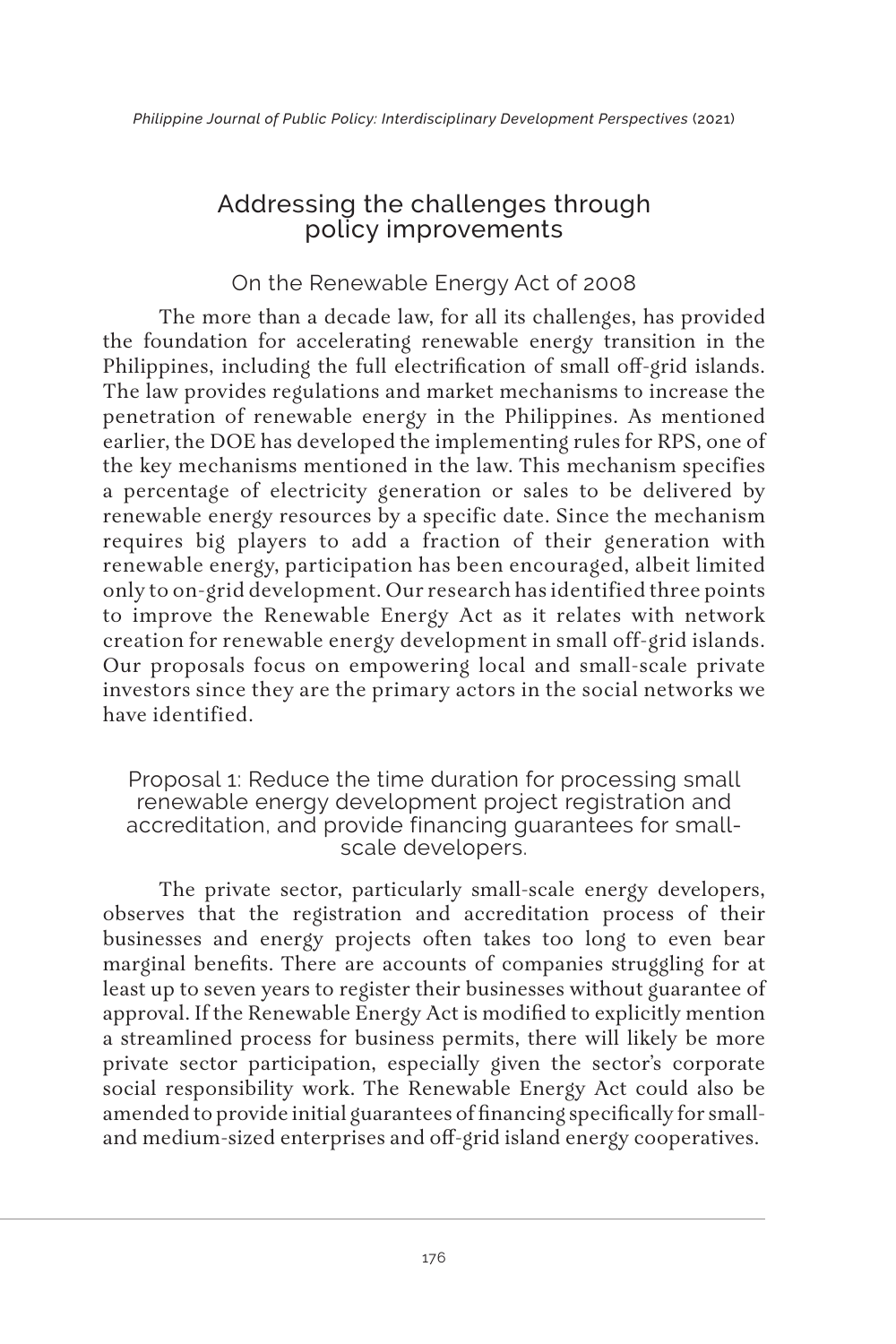#### Proposal 2: Redefine "hybrid systems" and "micro-scale projects."

The Renewable Energy Act defines "hybrid systems" as any power generation facility having both conventional and renewable fuel sources *with a minimum of ten megawatts*, and "micro-scale projects" as renewable energy projects with capacity *not exceeding one hundred kilowatts*. This arbitrary definition has introduced confusions with the registration of renewable energy projects. Small energy developers that are disqualified as micro-scale project developers are often stuck in a bureaucratic process that is originally designed for bigger players. The Renewable Energy Act could be modified to include a reassessment of these legal definitions based on actual off-grid island contexts and the size of renewable energy businesses.

Proposal 3: Reassess the net metering program.

The net metering program, which compensates small scale renewable energy generators for the electricity they generate for the grid, has a potential to encourage an energy transition among consumers. However, the program has been heavily criticized by the renewable energy community for its ambiguity and failure to consider the perspectives of the consumers, as well as of small players. The Renewable Energy Act could be amended following a reassessment of current net metering regulations as a supplement for small off-grid island electrification, particularly for those with solar home systems.

### On Solar Para sa Bayan Act and the proposed Microgrid Systems Act

The Renewable Energy Act has been supplemented by a new legislation called the Solar Para sa Bayan Act (RA 11357), which provides a national franchise to a private company to expand the penetration of solar energy in the Philippines. There is also the proposed "Microgrid Systems Act" currently pending in the Philippine Senate, which seeks to expand renewable energy microgrids in the country. We have assessed the Solar Para sa Bayan Act and the proposed Microgrid Systems Act versus our research data and propose the following strategies.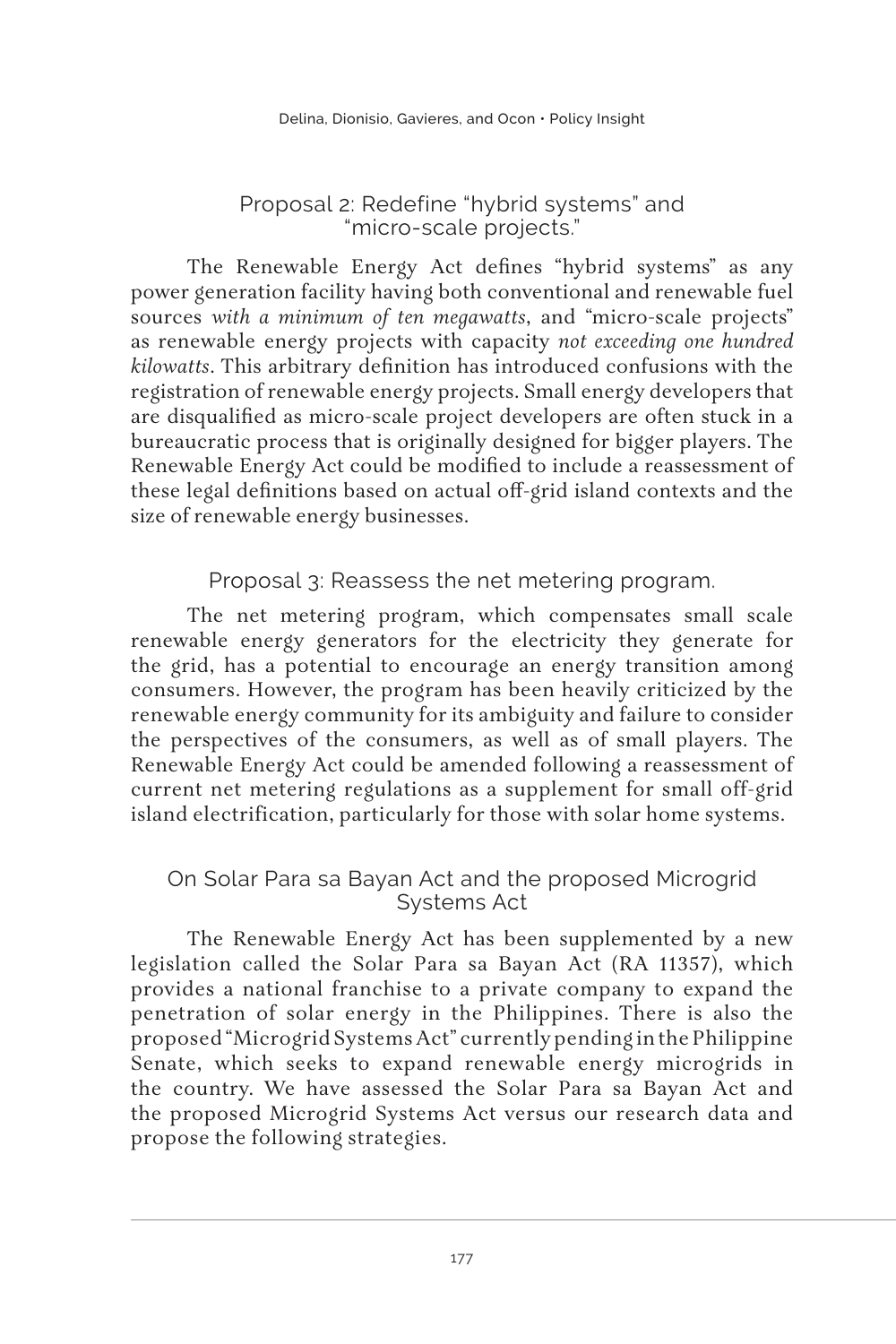Proposal 4: Review the Solar Para sa Bayan Act.

Our respondents have raised concerns with the Solar Para sa Bayan Act, making less than positive remarks on the law which provides a franchise to a single company. While our respondents consider the franchise's positive "disruptive" effects in renewable energy electrification, they were cautious about how the law disrupts the procedures that, in turn, can discourage developers who have already commenced projects but are still facing documentation issues. The Solar Para sa Bayan Act, which promotes franchise ownership, disadvantages small energy developers and small energy cooperatives, according to our respondents; hence should be reviewed for these grounds.

### Proposal 5: Strengthen the proposed Microgrid Systems Act.

The proposed Microgrid Systems Act (House Bill [HB] No. 7060 forwards policy improvements to assist in off-grid island electrification by addressing some lacking components of the Renewable Energy Act. The Bill provides an inclusive definition of Microgrid Service Providers by differentiating on-grid from off-grid developers. It also addresses red tape by setting a clear schedule for a stepwise registration and accreditation process. The Bill also waives the consent of franchise owners in underserved and unserved areas, which can hasten the documentation process for renewable energy developers.

The proposed law can be strengthened in terms of laying a more "levelled playing field" for both small and big energy developers. Currently, the Bill does not distinguish economies of scale, that is, the differences between small and medium-sized enterprises, small cooperatives, and local providers from big electric companies and cooperatives. This means that processes remain conflated, and, therefore, disadvantage small players. The "competitive selection" process, according to the proposed law and also according to our respondents, favors big players with more financial and technical resources.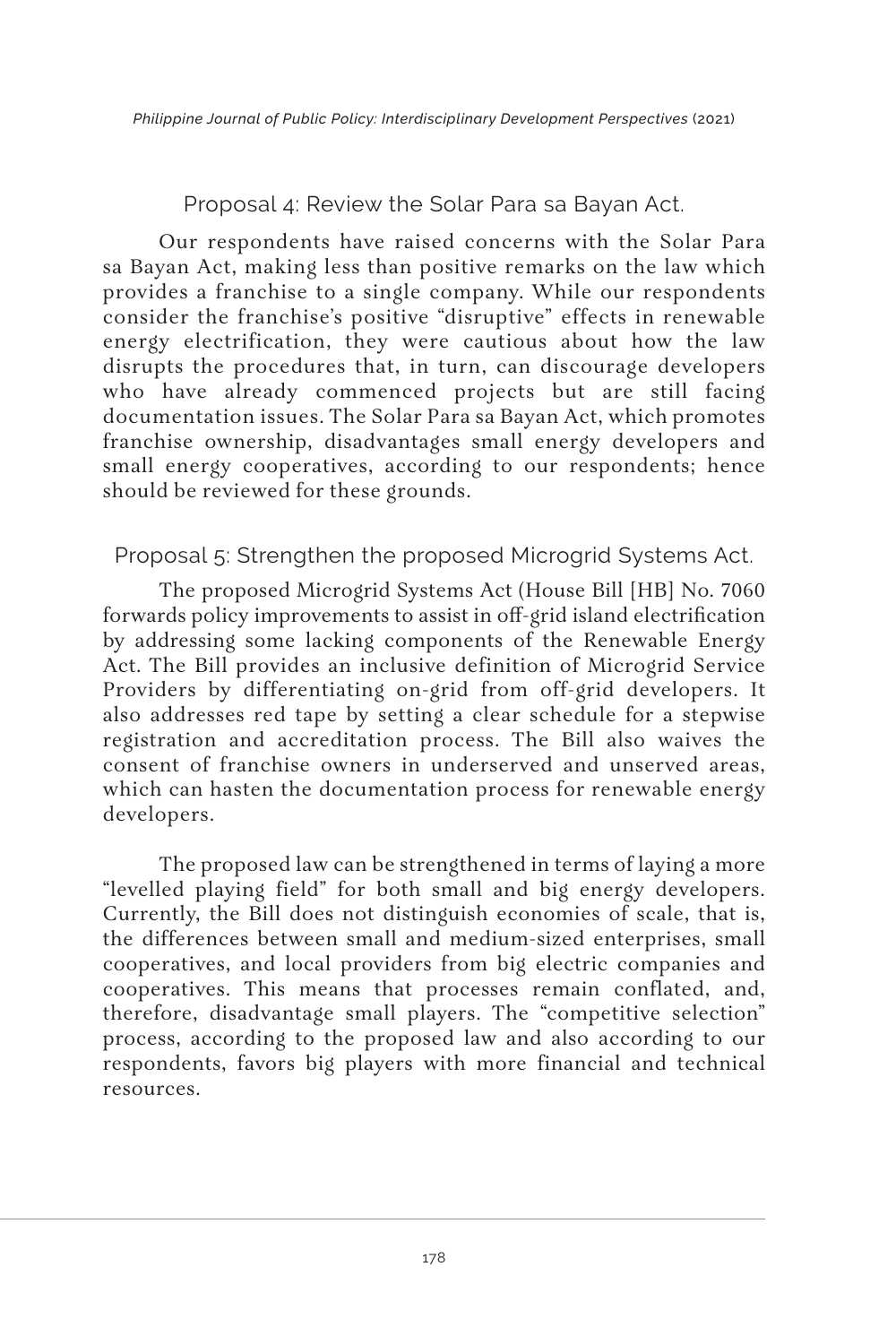# Conclusion

In this Policy Insight, we have presented the potential of renewable energy-based social networks, comprising largely of small-scale energy developers and island-based, small energy cooperatives, for electrifying small off-grid islands using renewable energy resources. Our study reveals that current off-grid renewable energy-based electrification policies lack provisions that could strengthen these important actors hence maximize the potential of social networks for renewable electrification in the islands. We have proposed five policy action items that could encourage and strengthen the participation from these key actors through amendments to present legislations, especially the Renewable Energy Act and the Solar Para sa Bayan Act, and the strengthening of a proposed law, the Microgrid Systems Act. While policy changes are important to create a level playing field for these small actors, it is key to note that the electrification of small off-grid islands in the Philippines using our indigenous renewable energy resources requires interventions beyond policy changes. These, as we in the ElectriPHI project have acknowledged, include access to relevant technical data, novel financing schemes, and capacity-enabled end-users, among others.

**Laurence L. Delina, Ph.D.** is an Assistant Professor in the Division of Environment and Sustainability, The Hong Kong University of Science and Technology.

**Josephine C. Dionisio** is Associate Professor and former Chair of the Department of Sociology, College of Social Sciences and Philosophy, University of the Philippines Diliman.

**Jergil Gyle T. Gavieres** is a teaching associate at the Department of Sociology, College of Social Sciences and Philosophy, University of the Philippines Diliman.

**Joey D. Ocon, Ph.D.** is Professor and former Chair of the Department of Chemical Engineering, College of Engineering, University of the Philippines Diliman.